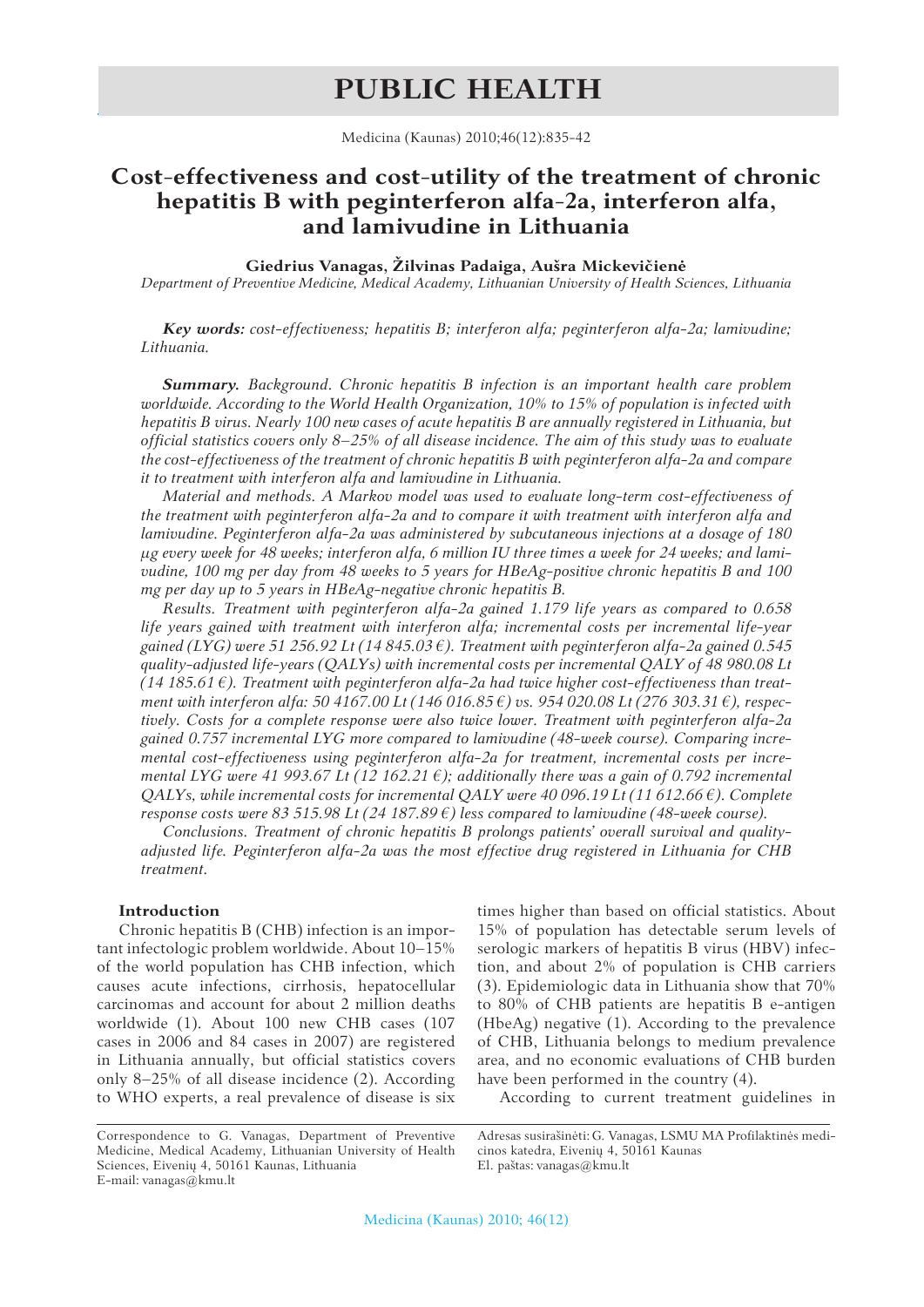Lithuania, patients with HBeAg-positive CHB are treated with interferon alfa or lamivudine or with a combination of these drugs, and patients with HbeAg-negative CHB undergo long-term treatment with lamivudine up to 5 years. Currently, clinical trials show a higher effectiveness of peginterferon alfa-2a compared to interferon alfa (5) and lamivudine (6) in both (HBeAg-positive and HBeAg-negative) groups of CHB patients. Peginterferon alfa-2a in trials (5, 6) had higher combined response to treatment (HBeAg seroconversion, HBV-DNA reaction, and serum alanine transaminase [ALT] normalization) –  $19\% - 36\%$  of patients compared to  $12\%$  with interferon alfa and 23% with lamivudine.

Currently, interferon alfa and lamivudine are drugs most frequently used for CHB treatment in Lithuania. Often this treatment is ineffective because of disease progression, followed by cirrhosis and hepatocellular carcinoma. Disease progression can also evoke the need for liver transplantation. All these complications increase the health care costs and mortality rates and reduce quality of life.

The aim of this study was to evaluate the cost-effectiveness and cost-utility of CHB treatment using peginterferon alfa-2a and to compare it with treatment with interferon alfa and lamivudine in Lithuania.

### **Material and methods**

The data analysis was performed considering only direct health care costs from the National Health Insurance Fund and benefits (clinical and economic) to health care.

*Model description.* Various medical and economic processes are worth to consider as dynamic processes or as a chain of events, when transitions from certain states are possible. Usually it is impossible to define the way of disease progress, but using the data from clinical trials, we can mathematically estimate transition probabilities. In this study,



*Fig. 1.* General model of randomization

a Markov model was used for economic evaluation of long-term treatment with peginterferon alfa-2a and for comparison of its effectiveness with standard treatment with interferon alfa and lamivudine. The evaluation of cost-effectiveness and cost-utility in Lithuania was made for the treatment options with peginterferon alfa-2a.

A hypothetical cohort of CHB patients with a mean age of 40 years was used in this model. Modeled population is similar to general population of Lithuania according to overall mortality rates and gender distribution. In the model, all patients have CHB at baseline when treatment is prescribed according to the alternative treatment options (Fig. 1).

Knowing all possible scenarios of disease course (Fig. 2) and particular transition probabilities (Table 1), it is possible to simulate the response of alternative treatment options to treatment.



*Fig. 2.* Structure of the simulated model of chronic hepatitis B (CHB) course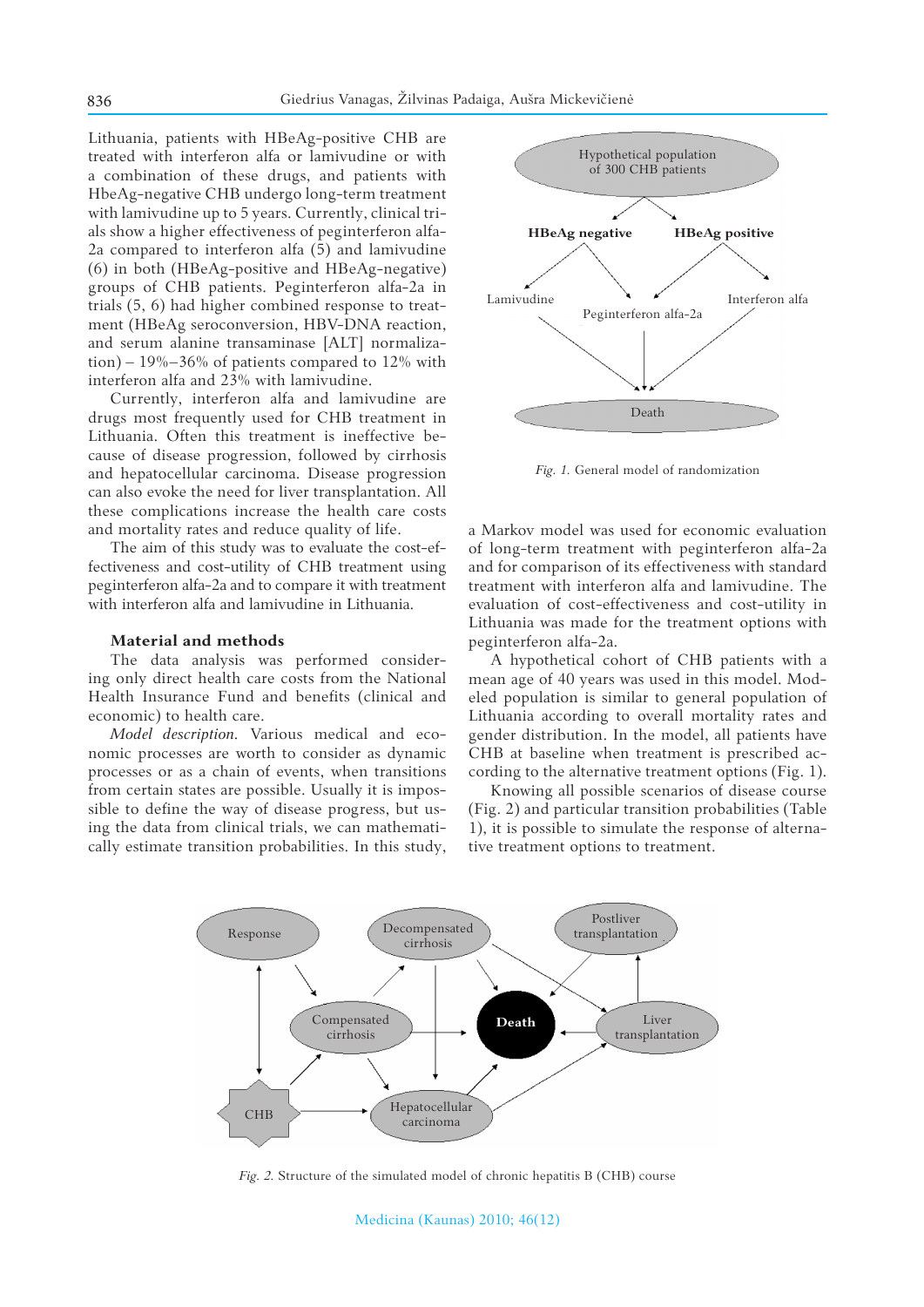| Transition state (to)           | $(low-high)$                                                                                                                         | References         |
|---------------------------------|--------------------------------------------------------------------------------------------------------------------------------------|--------------------|
| CHB after peginterferon alfa-2a | $25(15-35)$                                                                                                                          | 6, 9               |
| CHB after lamivudine            | $50(40-60)$                                                                                                                          | 10                 |
| CHB after interferon alfa       | $19.3(18.5-28.1)$                                                                                                                    | 5                  |
| CHB spontaneous remission       | $6(3-10)$                                                                                                                            | 11, 12             |
| Compensated cirrhosis           | $1.3(1-2)$                                                                                                                           | 13                 |
|                                 | $9(6-12)$                                                                                                                            | 14                 |
| Hepatocellular carcinoma        | $0.83(0.5-2)$                                                                                                                        | 15                 |
| Spontaneous response            | $1.6(1-3)$                                                                                                                           | 9, 12              |
|                                 | $5(2.3-5.6)$                                                                                                                         | 16                 |
|                                 | $7.1(2.8-7.1)$                                                                                                                       | 17                 |
| Death                           | $5.1(3.4-5.1)$                                                                                                                       | 18                 |
| Hepatocellular carcinoma        | $2.5(2-8)$                                                                                                                           | 16                 |
|                                 | $1.4(0.05-3.1)$                                                                                                                      | 19                 |
| Death                           | $39(23.5-40)$                                                                                                                        | 16                 |
| Liver transplantation           | $0.08(0.02 - 0.08)$                                                                                                                  | 20                 |
| Death                           | $37.2(37-56)$                                                                                                                        | 21                 |
|                                 | $85(79-90)$                                                                                                                          | 19                 |
| Death                           | $15(10-21)$                                                                                                                          | 19                 |
| Death                           | $1.5(1-5.7)$                                                                                                                         | 19                 |
|                                 | Compensated cirrhosis<br>Decompensated cirrhosis<br>Hepatocellular carcinoma<br>Liver transplantation<br>After liver transplantation | Transition rate, % |

*Table 1.* Annual transition probabilities between health states, based on clinical trials

CHB, chronic hepatitis B.

In the model, patients are treated by alternative treatment options and are followed up to death. Using the Markov model and annual transition probabilities for different health states, costs and benefits were evaluated for a hypothetical CHB cohort for all alternative treatment options with peginterferon alfa-2a, interferon alfa, and lamivudine. After treatment completion, based on data from clinical trials (5, 7), patients achieve response status (peginterferon alfa-2a, 41%; lamivudine, 28%; and interferon alfa, 26%). All other patients remain in CHB state. The study period covers the period from treatment initiation to patient's death (natural or caused by disease) and is divided into annual cycles, known as Markov cycles, when transitions between health states are possible (according to annual probabilities) (8).

*Data.* In a Markov model, patients can move from one health state to another according to annual transition probabilities (rates), based on experimental clinical trials (Table 1).

In the model, the same probabilities of transition

between health states were used for HBeAg-positive and HBeAg-negative patients. Current evidence shows the differences in disease severity and progression comparing HBeAg-positive and HBeAgnegative patients. These differences are mainly associated with patient's age as HBeAg-negative CHB is more common among older patients. Thus, as suggested in previous studies, we use the same model for HBeAg-positive and HBeAg-negative patients (12, 19, 22).

*Quality of life.* The parameters of quality of life were retrieved from previous studies (Table 2). In this model, the same quality-of-life coefficients were used for HBeAg-positive and HBeAg-negative patients.

*Medications and their dosage.* In the analysis, the drugs were used according to the guidelines for CHB treatment and drug annotations. The price of peginterferon alfa-2a was calculated according to producer's price for Lithuania and national drug price calculation methodology for compensated drugs. Peginterferon alfa-2a was administered

| Table 2. The impact of hepatitis B-related health states on quality of life |  |  |  |  |
|-----------------------------------------------------------------------------|--|--|--|--|
|-----------------------------------------------------------------------------|--|--|--|--|

|                                     | Quality of life |                     |                 |
|-------------------------------------|-----------------|---------------------|-----------------|
| Disease state                       | Coefficient     | Confidence interval | Reference       |
| Response                            | 1.0             | $0.98 - 1.0$        | 21              |
| Chronic viral hepatitis B           | 0.95            | $0.9 - 0.95$        | 21              |
| Compensated cirrhosis               | 0.9             | $0.8 - 0.92$        | 21              |
| Decompensated cirrhosis             | 0.54            | $0.5 - 0.65$        | 11              |
| Hepatocellular carcinoma            | 0.5             | $0.3 - 0.5$         | 21              |
| Liver transplantation (first year)  | 0.5             | $0.5 - 0.6$         | 23              |
| Liver transplantation (later years) | 0.7             | $0.6 - 0.8$         | 23              |
| Death                               | 0.0             | $0.0 - 0.0$         | Arbitrary value |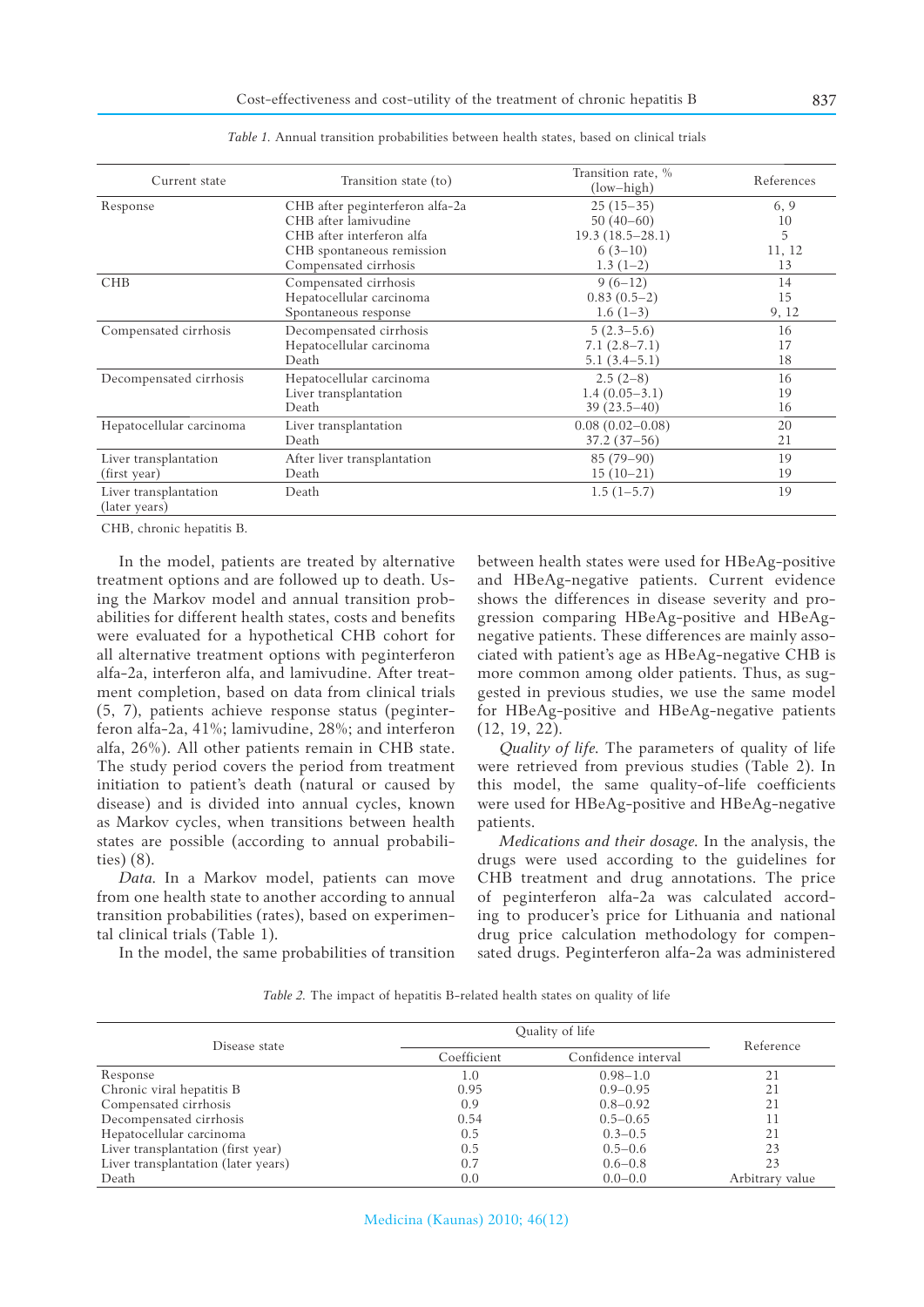by subcutaneous injections at a dosage of 180 *μ*g weekly for 48 weeks; interferon alfa, 6 million IU 3 times weekly for 24 weeks; and lamivudine, 100 mg per day from 48 weeks to 5 years for HBeAgpositive patients and 100 mg per day for 5 years for HBeAg-negative patients. In Lithuania, the costs of the complete treatment course with peginterferon alfa-2a (48 weeks) are 33 791.52 Lt per patient; interferon alfa (24 weeks), 7695.79 Lt; lamivudine (48 weeks), 2847.84 Lt; and lamivudine (5 years), 15 468.18 Lt.

*Health care costs.* This analysis was performed using the price list of the National Health Insurance Fund and the Ministry of Health. Treatment costs were evaluated for every CHB health state depending on inpatient treatment type, outpatient consultations, examinations, and their reimbursement from the National Health Insurance Fund (Table 3).

*Table 3.* Annual costs per patient for different health states

| Treatment                           | Average costs, Lt |
|-------------------------------------|-------------------|
| Long-term virologic response        | 51.60             |
| Chronic hepatitis B                 | 206.40            |
| Compensated cirrhosis               | 3163.50           |
| Decompensated cirrhosis             | 8417.60           |
| Hepatocellular carcinoma            | 24 005.10         |
| Liver transplantation (first year)  | 253 723.40        |
| Liver transplantation (later years) | 52 005.90         |

*Economic evaluation*. The evaluation of costeffectiveness and cost-utility was made considering the data from previous experimental trials. For comparison of peginterferon alfa-2a with standard CHB treatment, the cost-effectiveness analysis was performed. This allows evaluating the economic costs associated with the disease progression and survival changes.

*Cost-effectiveness analysis.* This is one of the main methodologies in health economics. The aim of such analysis is to compare the competing interventions in terms of costs per unit of consequence (the same consequence for every treatment alternative). Costs are measured in monetary units while effects are measured in natural units (e.g., hospitalization rates, disease progression, and survival changes).

In cost-effectiveness analysis, the incremental effectiveness is assessed compared to incremental costs using the incremental cost-effectiveness ratio (ICER), which is calculated according to the following formula:

ICER=  $iC/iE$  (24),

where iC indicates incremental costs and iE indicates incremental effectiveness.

In our analysis, only direct costs were evaluated and compared while administering peginterferon alfa-2a, interferon alfa, and lamivudine. Incremental effectiveness was assessed comparing incremental costs of alternative treatment options.

*Cost-utility analysis.* This is a part of cost-effectiveness evaluation. The aim of this analysis is to compare different interventions in terms of both quantity and quality of life. In this case, competing CHB treatment options were compared in terms of costs per quality-adjusted life-year (QALY) (25–27). For the analysis, we accounted QALY units in terms of qualitative measure (quality of life) and quantitative measure (duration of life).

*Discounting.* In our Markov model, costs and benefits were discounted at 5% annual rate in order to adjust for long-term changes in treatment costs and outcomes.

*Sensitivity analysis.* Sensitivity analysis allows predicting outcome changes if the situation is different compared to the basic prediction model (base case) (28). The sensitivity analysis was performed considering lower and upper limits of confidence intervals for treatment effectiveness from clinical trials.

#### **Results**

In our Markov model, we performed the life expectancy simulations based on expectancy probabilities for general population of Lithuania. The differences in life expectancy and quality of life were assessed comparing alternative treatments for a cohort of CHB patients.

*Results from chronic hepatitis B model.* The highest life expectancy gain was achieved with peginterferon alfa-2a (1.179 LYG per patient), and the lowest gain was achieved with lamivudine (48 weeks) (0.423 LYG per patient) (Table 4).

According to our model results in the cohort of CHB patients, differences in QALYs gained comparing alternative treatments showed that the

*Table 4.* Life-years and quality-adjusted life-years (QALYs) gained in patients with chronic hepatitis B using different treatment alternatives

| Treatment strategy                |                                        | Life-years<br>gained    | Incremental<br><b>OALYs</b> |
|-----------------------------------|----------------------------------------|-------------------------|-----------------------------|
| Lamivudine<br>$(48$ weeks)        | Pessimistic<br>Realistic<br>Optimistic | 0.341<br>0.423<br>0.542 | 0.356<br>0.442<br>0.566     |
| Lamivudine<br>$(5 \text{ years})$ | Pessimistic<br>Realistic<br>Optimistic | 0.94<br>1.104<br>1.337  | 0.982<br>1.153<br>1.397     |
| Peginterferon<br>$a$ lfa-2a       | Pessimistic<br>Realistic<br>Optimistic | 0.849<br>1.179<br>1.853 | 0.888<br>1.234<br>1.944     |
| Interferon alfa                   | Pessimistic<br>Realistic<br>Optimistic | 0.501<br>0.658<br>0.976 | 0.524<br>0.689<br>1.024     |

Medicina (Kaunas) 2010; 46(12)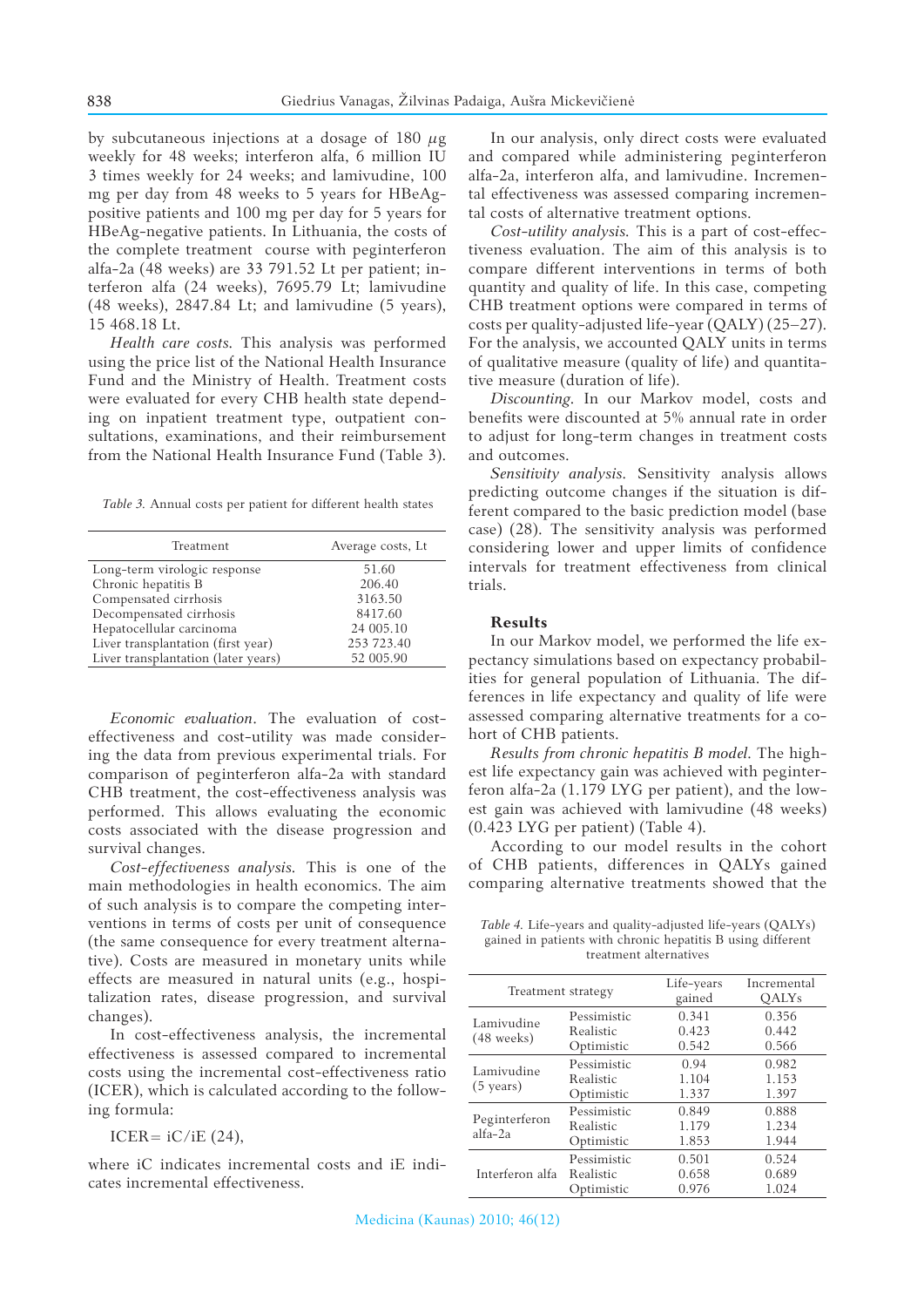| Treatment strategy    | Total costs, Lt | Life-years<br>gained | <b>ICER</b><br>Incremental costs per<br>life-year gained, Lt | QALYs gained | <b>ICER</b><br>Incremental costs per<br>QALY gained, Lt |
|-----------------------|-----------------|----------------------|--------------------------------------------------------------|--------------|---------------------------------------------------------|
| Peginterferon alfa-2a | 141 166.76      | 1.179                | Reference                                                    | 1.234        | Reference                                               |
| Interferon alfa       | 114 482.41      | 0.658                | 51 256.92                                                    | 0.689        | 48 980.08                                               |
| Lamivudine (48 weeks) | 109 398.55      | 0.423                | 41 993.67                                                    | 0.442        | 40 096.19                                               |
| Lamivudine (5 years)  | 123 876.51      | 1.104                | 230 229.69                                                   | 1.153        | 214 785.71                                              |

*Table 5.* Cost-effectiveness results

ICER, incremental cost-effectiveness ratio; QALY, quality-adjusted life-year.

highest QALY gain was achieved with peginterferon alfa-2a (1.234 QALYs gained per patient), while the lowest with lamivudine (48 weeks) (0.442 QALYs gained per patient) (Table 5).

*Cost-effectiveness evaluation.* In case of the HBeAg-positive CHB status, treatment with peginterferon alfa-2a was compared to treatment with interferon alfa, and in case of HbeAg-negative status, peginterferon alfa-2a to lamivudine. The main results of the cost-effectiveness evaluation are presented in Table 5.

The study results showed that CHB treatment with peginterferon alfa-2a added 0.521 life-years and 0.545 QALYs gained as compared to treatment with interferon alfa.

The incremental cost-effectiveness ratio for the treatment with peginterferon alfa-2a compared to lamivudine was 41 993.67 Lt per LYG and 40 096.19 Lt per QALY gained. Treatment with peginterferon alfa-2a added 0.075 life-years and 0.081 QALYs gained as compared to treatment with lamivudine (5 years).

Treatment with peginterferon alfa-2a compared to interferon alfa had almost two times higher costeffectiveness per complete response (504 167.00 Lt vs. 954 020.08 Lt). Costs for a patient with complete response were by 449 853.08 Lt lower. Respectively, comparing peginterferon alfa-2a with lamivudine, the complete response was achieved by 83 515.98 Lt lower costs.

*Sensitivity analysis.* The main results of sensitivity analysis are presented in Table 6.

According to sensitivity analysis, the costs for CHB treatment with peginterferon alfa-2a in Lithuania ranged between 24 412.64 Lt and 230 229.69 Lt per life-year gained and from 23 246.59 Lt to 214 785.71 Lt per quality-adjusted life-year. The treatment with peginterferon alfa-2a was more effective in many cases than treatment with lamivudine and interferon alfa. Incremental effectiveness was achieved at reasonably higher treatment costs.

### **Discussion**

Peginterferon alfa-2a in vitro demonstrates antiviral and antiproliferative activity. According to clinical trials, the effectiveness of CHB treatment with peginterferon alfa-2a was higher compared to treatment with interferon alfa and lamivudine. Peginterferon alfa-2a is superior to lamivudine not only due to better effectiveness, but also due to its dual effect as it demonstrates immunomodulating and antiviral effects.

There are 7 different HBV genotypes known (29), but it is still unknown what genotypes are most prevalent in Lithuania. There is no YMDD HBV testing to assess the resistance to lamivudine. Not every new drug and treatment technology in Lithuania are assessed for its economic benefits compared to alternatives. In many cases, the most important factor in decisions on investment in a new technology is the budget funding and the investment costs.

According to our results, the costs of treatment with peginterferon alfa-2a were higher by 35 068.21 Lt than lamivudine (48 weeks), by 17 290.25 Lt than lamivudine (5 years), and by 26 684.35 Lt than interferon alfa. Such results are in accordance with previous studies where treatment with peginterferon alfa-2a was more expensive by 4912.14 \$ than lamivudine

*Table 6.* Sensitivity analysis for treatment with peginterferon alfa-2a

|                                       | Incremental cost-effectiveness ratio, Lt |              |             |  |
|---------------------------------------|------------------------------------------|--------------|-------------|--|
| Comparison/assumption                 | Base case                                | Lower bound  | Upper bound |  |
| Comparing with interferon alfa        |                                          |              |             |  |
| Costs per life year gained            | 51 256.92                                | 76 081.14    | 30 592.25   |  |
| Costs per quality-adjusted life years | 48 980.08                                | 72 775.08    | 29 146.55   |  |
| Comparing with lamivudine (48 weeks)  |                                          |              |             |  |
| Costs per life year gained            | 41 993.67                                | 61 904.46    | 24 412.64   |  |
| Costs per quality-adjusted life years | 40 096.19                                | 59 169.45    | 23 246.59   |  |
| Comparing with lamivudine (5 years)   |                                          |              |             |  |
| Costs per life year gained            | 230 229.69                               | $-187768.13$ | 33 561.39   |  |
| Costs per quality-adjusted life years | 214 785.71                               | $-181602.01$ | 31 708.79   |  |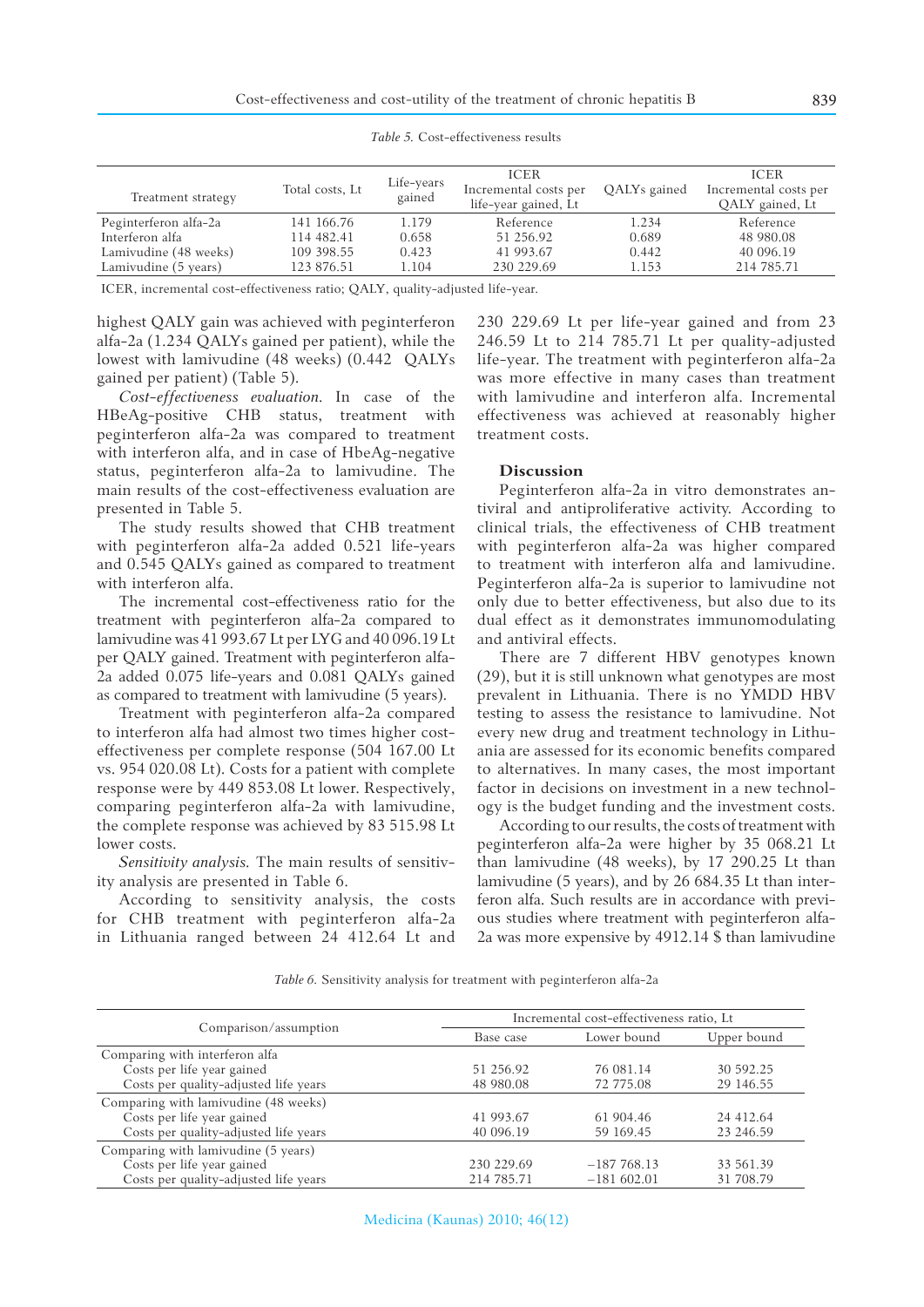(48 weeks) in Taiwan  $(11\ 547.5\ \text{Lt})$ <sup>1</sup>  $(19)$  and by 3100  $\pounds$  (13 526.85 Lt)<sup>2</sup> in the United Kingdom (29).

According to our model data, the course of hepatitis B treatment with peginterferon alfa-2a gains 0.757 life-years and 0.792 quality-adjusted life-years as compared to lamivudine (48 weeks). These results are similar to the study in Taiwan (19) where treatment with peginterferon alfa-2a gained 0.66 life-years and 0.45 QALYs; the results from the study carried out in the United Kingdom indicated that gain was 0.3 quality-adjusted life-years (29). A study by Sullivan et al. found that gain was 0.33 life years and 0.41 quality-adjusted life-years compared to treatment with lamivudine (48 weeks) (30).

Our results demonstrated that the treatment with peginterferon alfa-2a in Lithuania would increase average treatment costs, but complete response would be achieved by lower costs, i.e., 83 515.98 Lt less than complete response with lamivudine. Treatment with peginterferon alfa-2a offers considerably better long-term outcomes. Although there is no consensus on an ICER threshold value yet, in many countries they are defined. The cost-effectiveness threshold value ranged from \$50 000 to \$100 000 (120 000–240 000 Lt) per quality-adjusted life-year gained (31). According to recommendations, the treatments which incremental effectiveness value does not exceed this range, are regarded as adequate, and in some countries for oncology the range of ICER threshold value is usually much higher (31).

The main limitation of this analysis is that the data used in our Markov model were gathered from other studies. Our analysis by chance may be biased because of differences in methodologies used, data fragmentation, and our assumptions. We lack available data from clinical trials on the disease progression from one state to another; all data are available only about short periods of observations. In our model, we used these data to represent life-long results. Compared to previously published studies, we used an advanced Markov model taking into account the drug resistance, which increases the treatment costs and hospital service use in CHB treatment. This partly could explain higher CHB treatment costs in Lithuania compared to other countries.

# **Conclusions**

Treatment of chronic hepatitis B with peginterferon alfa-2a in HBeAg-positive patients gained 0.52 life-years and 0.545 quality-adjusted life-years. Treatment with peginterferon alfa-2a compared to interferon alfa had almost two times higher costeffectiveness per complete response (504 167.00 Lt vs. 954 020.08 Lt), i.e., the costs per complete response were by 449 853.08 Lt lower. The incremental cost-effectiveness ratio was 51 256.92 Lt per lifeyear gained and 48 980.08 Lt per quality-adjusted life-year.

Treatment of chronic hepatitis B with peginterferon alfa-2a in HBeAg-negative patients gained 0.757 life-years and 0.792 quality-adjusted life-years. The costs per complete response for peginterferon alfa-2a were by 83 515.98 Lt lower than for lamivudine. The incremental cost-effectiveness ratio was 41 993.67 Lt per life-year gained and 40 096.19 Lt per quality-adjusted life-year.

#### **Acknowledgment**

This study was supported by the grant from JSC "Roche Lietuva" for pharmacoeconomic analysis of peginterferon alfa-2a in Lithuania.

# **Lėtinio hepatito B gydymo peginterferonu alfa-2a, interferonu alfa ir lamivudinu ekonominis sąnaudų veiksmingumo ir sąnaudų naudingumo vertinimas Lietuvoje**

#### **Giedrius Vanagas, Žilvinas Padaiga, Aušra Mickevičienė**

*Lietuvos sveikatos mokslų universiteto Medicinos akademijos Profilaktinės medicinos katedra*

**Raktažodžiai:** ekonominis vertinimas, hepatitas B, interferonas alfa, peginterferonas alfa-2a, lamivudinas, Lietuva.

**Santrauka.** *Įvadas*. Lėtinio hepatito B viruso infekcija – viena svarbiausių infektologijos problemų pasaulyje. Pasaulio sveikatos organizacijos (PSO) duomenimis, apie 10–15 proc. pasaulio gyventojų yra užsikrėtę šiuo virusu. Lietuvoje kasmet užregistruojama apie 100 naujų ūminio hepatito B atvejų, tačiau oficialus užregistruotas sergamumas šia liga sąlygoja tik 8 –25 proc. ofi cialioje statistikoje užregistruotų virusinių hepatitų atvejų. Šios analizės tikslas – palyginti ir įvertinti peginterferono alfa-2a ekonominį veiksmingumą gydant lėtinį virusinį hepatitą B Lietuvoje, lyginant su interferonu alfa arba lamivudinu.

<sup>1</sup> Currency exchange rate of the Central Bank of the Republic of Lithuania on September 25, 2008.

<sup>2</sup> Currency exchange rate of the Central Bank of the Republic of Lithuania on September 25, 2008.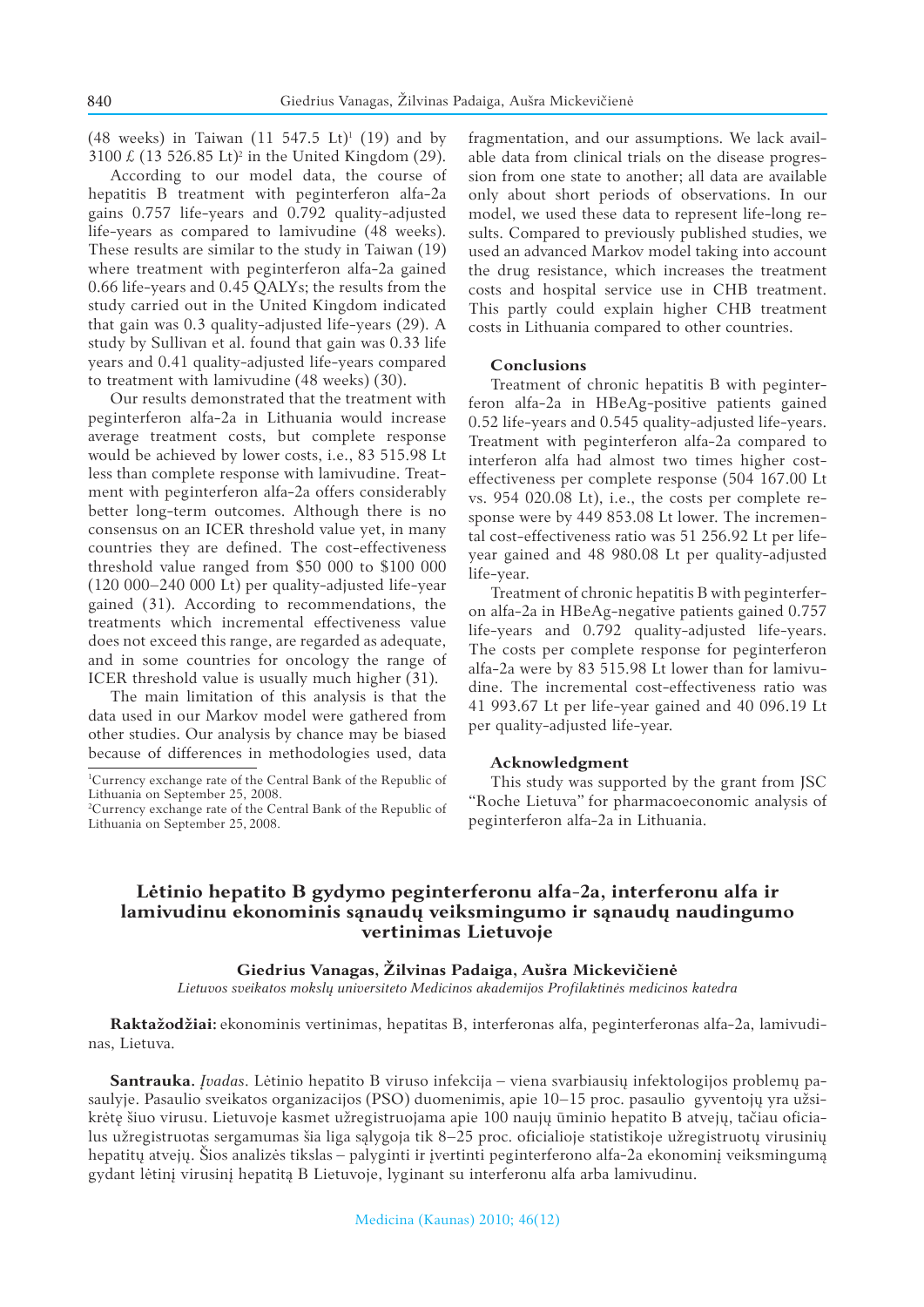*Tyrimo medžiaga ir metodai.* Siekiant įvertinti ilgalaikį gydymo peginterferonu alfa-2a ekonominį veiksmingumą Lietuvoje bei palyginti jį su interferono alfa arba lamivudino veiksmingumu, šioje analizėje pritaikytas Markovo grandinių ekonominio modeliavimo metodas. Įvertintas gydymo peginterferonu alfa-2a sąnaudų veiksmingumas (s1naudų efektyvumas, angl. *cost-effectiveness*) ir sąnaudų naudingumas (s1naudų naudingumas, angl. *cost-utility*). Peginterferono alfa-2a skiriama po 180 μg injekcijomis į poodį, kas savaitę, gydymo trukmė – 48 savaitės. Interferono alfa skiriama 6 mln. TV tris kartus per savaitę, 24 savaites. Lamivudino skiriama 100 mg per dieną nuo 48 savaičių iki penkerių metų esant lėtiniam hepatitui B su teigiamu HBeAg rodikliu ir 100 mg per dieną iki penkerių metų su neigiamu HBeAg rodikliu.

*Rezultatai.*Taikant gydymą peginterferonu alfa-2a laimima papildomų 1,179 gyvenimo metų, o skiriant interferono alfa – 0,658 papildomų gyvenimo metų, t. y. taikant gydymą peginterferonu alfa-2a, laimima 0,52 papildomų gyvenimo metų daugiau, o papildomos sąnaudos papildomiems gyvenimo metams yra 51 256,92 Lt (14 845,03 eurų). Taikant gydymą peginterferonu alfa-2a, laimima 0,545 papildomų kokybiškų gyvenimo metų daugiau, o papildomos sąnaudos papildomiems kokybiškiems gyvenimo metams yra 48 980,08 Lt (14185,61 eurų). Be to, gydymas peginterferonu alfa-2a yra beveik du kartus veiksmingesnis už gydymą interferonu alfa (504 167,00 Lt (146 016,85 eurų), palyginti su 954 020,08 Lt (276 303,31 eurų)) – atsakas pasiekiamas dukart mažesnėmis sąnaudomis.

Lyginant peginterferoną alfa-2a su lamivudinu (48 savaičių kursas), taikant gydymą peginterferonu alfa-2a, laimima 0,757 papildomų gyvenimo metų daugiau. Vertinant inkrementinį kaštų efektyvumą, papildomos sąnaudos papildomiems gyvenimo metams, skiriant gydymui peginterferono alfa-2a, yra 41 993,67 Lt (12 162,21 eurų). Be to, taikant gydymą peginterferonu alfa-2a, laimima 0,792 papildomų kokybiškų gyvenimo metų daugiau, o papildomos sąnaudos papildomiems kokybiškiems gyvenimo metams yra 40 096,19 Lt (11 612,66 eurų). Visiškas atsakas pasiekiamas mažesnėmis sąnaudomis, t. y. gydymas peginterferonu alfa-2a kainuoja 83 515,98 Lt (24 187,89 eurų) mažiau.

*Išvados.* Hepatito B gydymas prailgina pacientų gyvenimo ir kokybiško gyvenimo trukmę. Peginterferonas alfa-2a yra šiuo metu veiksmingiausias Lietuvoje registruotas medikamentas lėtiniam hepatitui B gydyti.

#### **References**

- 1. Hepatitis B. Key facts. Available from: URL: http://www. who.int
- 2. Lietuvos Respublikos sveikatos apsaugos ministerija. Lietuvos sveikatos programa. Available from: URL: http://sena. sam.lt
- 3. Ambrozaitis A, Balčiūnienė L, Irnius A, Speičienė D, Kupčinskas L, Laiškonis A. Lėtinio hepatito B ir virusinės kepenų cirozės B diagnostika ir gydymas. (Diagnostic and treatment of chronic hepatitis B and viral liver cirrhosis B.) Medicina (Kaunas) 2001;37:985-91.
- 4. Prevention of specific infectious diseases. Hepatitis, viral, type B. Available from: URL: http://www.cdc.gov
- 5. Cooksley W, Piratvisuth S, Lee D, Mahachai V, Chao Y, Tanwandee T, et al. Peginterferon alpha-2a (40 kDa): an advance in the treatment of hepatitis B antigen-positive chronic hepatitis B. J Viral Hepatol 2003;10:298-305.
- 6. Marcellin P, Lau G, Bonino F, Farci P, Hadziyannis S, Jin R, et al. Peginterferon alfa-2a alone, lamivudine alone, and the two in combination in patients with HBeAg-negative chronic hepatitis B. N Engl  $\int$  Med 2004;351(12):32-43.
- 7. Lau GK, Piratvisuth T, Luo KX, Marcellin P, Thongsawat S, Cooksley G, et al. Peginterferon alfa-2a, lamivudine, and the combination for HBeAg-positive chronic hepatitis B. N Engl J Med 2005;352(26):2682-95.
- 8. Briggs A, Sculpher M. An introduction to Markov modeling for economic evaluation. Pharmacoeconomics 1998;13: 397-409.
- 9. Lin CC, Wu JC, Chang TT, Huang YH, Wang YJ, Tsay SH, et al. Long term evaluation of interferon a2b in the treatment of patients with HBeAg-negative CHB in Taiwan. J Viral Hepat 2001;8:438-46.
- 10. Rizzetto M. Efficacy of lamivudine in HBeAg-negative chronic hepatitis B. J Med Virol 2002;66:435-51.
- 11. Wong JB, Koff RS, Tine F, Pauker SG. Cost-effectiveness of interferon-alpha 2b treatment for hepatitis B e antigenpositive chronic hepatitis B. Ann Intern Med 1995;122(9):

664-75.

- 12. Kanwal F, Gralnek IM, Martin P, Dulai GS, Farid M, Spiegel BM. Treatment alternative for chronic hepatitis B virus infection: a cost-effectiveness analysis. Ann Intern Med 2005;142:821-31.
- 13. Liaw YF, Tai DI, Chu CM, Chen TJ. The development of cirrhosis in patients with chronic type B hepatitis: a prospective study. Hepatology 1988;8:493-6.
- 14. EASL Jury. EASL International Consensus Conference on Hepatitis B. 13-14 September, 2002: Geneva, Switzerland. Consensus statement (short version). J Hepatol 2003;38: 533-40.
- 15. Liaw YF, Tai DI, Chu CM, Lin DY, Sheen IS, Chen TJ, et al. Early detection of HCC in patients with CHB. A prospective study. Gastroenterology 1986;90:263-7.
- 16. Crowley SJ, Tognarini D, Desmond PV, Lees M. Cost-effectiveness analysis of lamivudine for the treatment of chronic hepatitis B. Pharmacoeconomics 2000;17(5):409-27.
- 17. Kao JH, Chen PJ, Lai MY, Chen DS. Basal core promoter mutations of LHB increase risk of HCC in hepatitis B carriers. Gastroenterology 2003;124:327-34.
- 18. Lau DT, Everhart J, Kleiner DE, Park Y, Vergalla J, Schmid P, et al. Long-term follow-up of patients with chronic hepatitis B treated with interferon alfa. Gastroenterology 1997;113(5):1660-7.
- 19. Veenstra DL, Sullivan SD, Lai MY, Lee CM, Tsai CM, Patel KK. HBeAg-negative chronic hepatitis B: cost-effectiveness of peginterferon alfa-2a compared to lamivudine in Taiwan. Value Health 2008;11(2):131-8.
- 20. Chen CL, Fan ST, Lee SG, Makuuchi M, Tanaka K. Livingdonor liver transplantation: 12 years of experience in Asia. Transplantation 2003;75:6-11.
- 21. Pwu RF, Chan K. Cost effectiveness analysis of interferon a therapy in the treatment of chronic hepatitis B in Taiwan. J Formos Med Assoc 2002;101:632-41.
- 22. Wong JB. Interferon treatment for chronic hepatitis B or